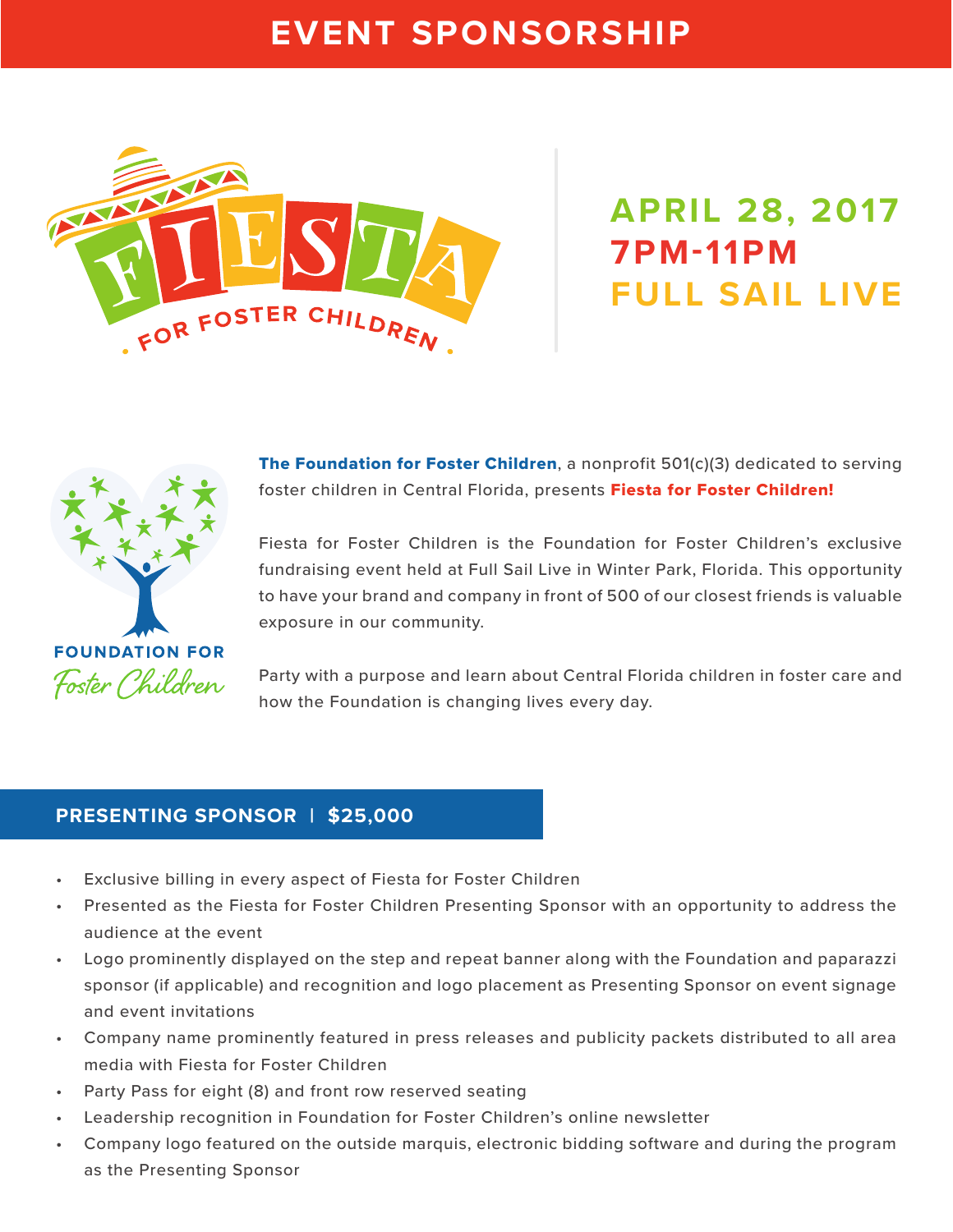#### **PLATINUM SPONSOR | \$10,000**

- Party Pass for six (6) with preferred seating
- Company name prominently featured in press releases and publicity packets distributed to all area media with Fiesta for Foster Children
- Company showcased as the Platinum Sponsor on event signage and invitations
- Recognition in Foundation for Foster Children's online newsletter
- Company logo featured on the outside marquis, electronic bidding software and during the program as the Platinum Sponsor

#### **GOLD SPONSOR | \$5,000**

- Company showcased as the Gold Sponsor on event signage and invitations
- Party Pass for four (4) with reserved seating
- Recognition in Foundation for Foster Children's online newsletter
- Company name featured on the outside marquis, electronic bidding software and during the program as the Gold Sponsor

#### **SILVER SPONSOR | \$2,500**

- Party Pass for two (2) with reserved seating
- Recognition in Foundation for Foster Children's online newsletter
- Company name featured on the outside marquis, electronic bidding software and during the program as the Silver Sponsor

#### **MARGARITA FOUNTAIN SPONSOR | \$5,000**

#### Only ONE available!

- Opportunity to have signage on the Margarita Fountain
- Party Pass for four (4)
- Company name featured on the outside marquis, electronic bidding software and during the program as the Margarita Sponsor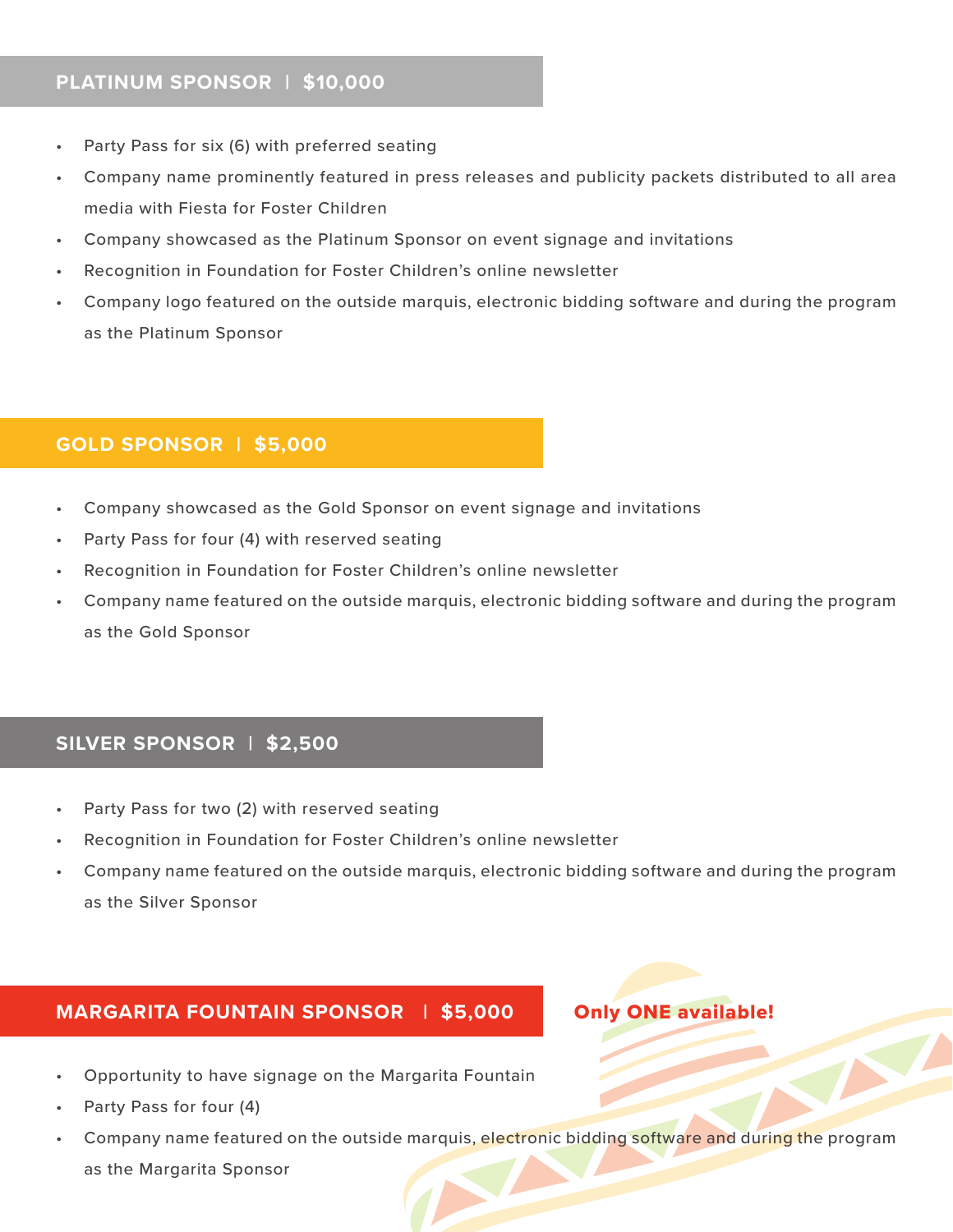#### **EXCLUSIVE VEHICLE SPONSOR | \$10,000**

#### Only ONE available!

- Opportunity to display cars at the event
- Company showcased as a sponsor on invitations
- Company name prominently featured in press releases and publicity packets distributed to all area media with Fiesta for Foster Children
- Party Pass for six (6) with preferred seating
- Company logo featured on the outside marquis, electronic bidding software and during the program as the Exclusive Vehicle Sponsor

#### **PAPARAZZI SPONSOR | \$7,500**

#### Only ONE available!

- Logo prominently displayed on the step and repeat banner along with the Foundation and presenting sponsor *(if applicable)*
- Party Pass for six (6)
- Company name featured on the outside marquis, electronic bidding software and during the program as the Paparazzi Sponsor

#### **ACTIVITY SPONSOR | \$5,000**

- Exclusive logo placement at specific activity during the Fiesta
- Party Pass for six (6) with reserved seating
- Company name featured on the outside marquis, electronic bidding software and during the program as the Activity Sponsor

### DEADLINE: 3.24.17 **FOR ALL SPONSORSHIP LEVELS Please fill out & return the attached event sponsorship agreement**